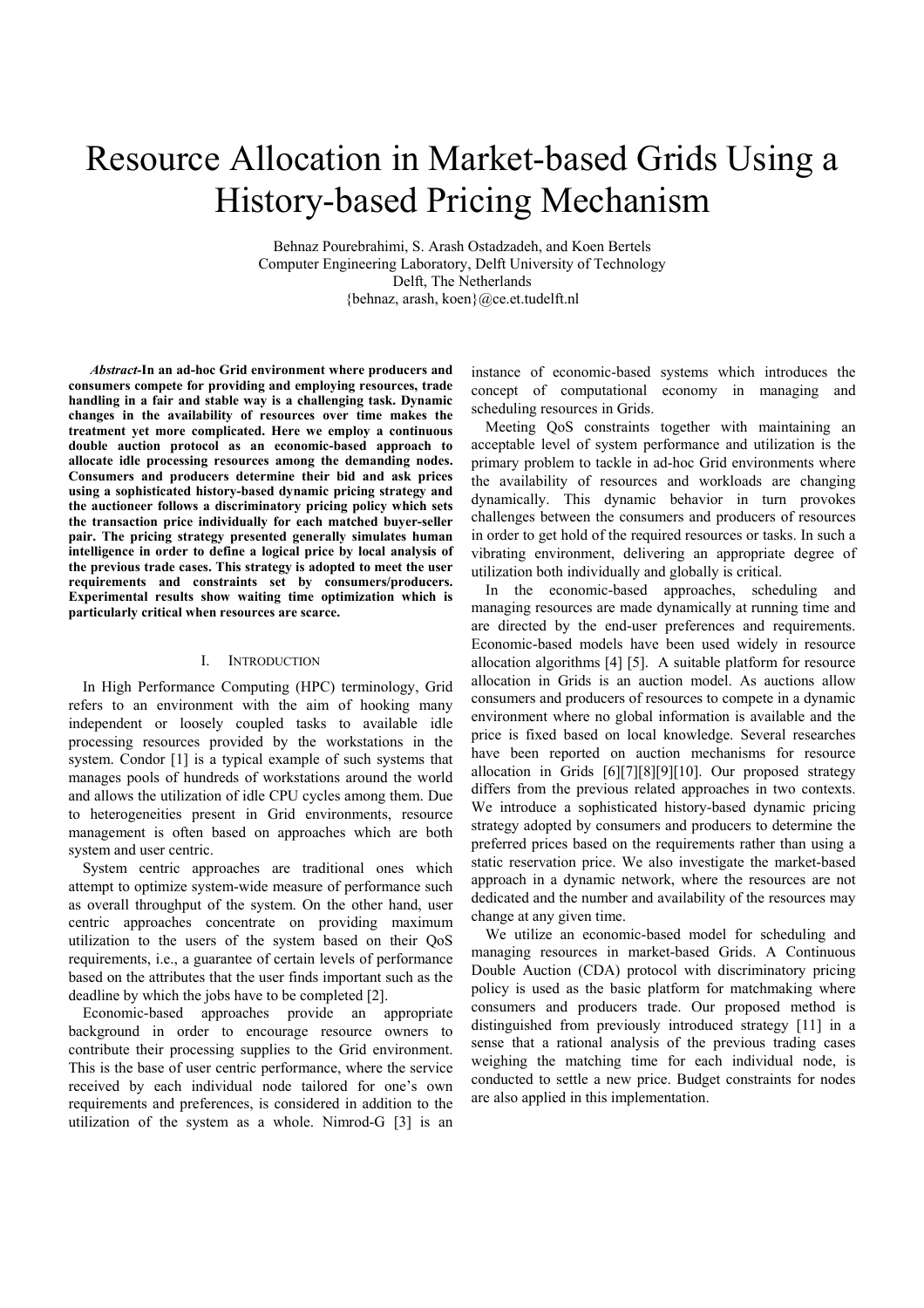

Fig. 1. Market-based Grid components

 We examine accesses to the Grid resources for individual nodes in our model and compare it with a non-economic approach. Elapsed time for matching is calculated in favor of comparative studies. The results are promising and demonstrate a higher degree of waiting time optimization for individual nodes. Furthermore, system performance measurements demonstrate that the new strategy outperforms the previous methods. It provides more or less the same task utilization and is quicker in matchmaking.

 The paper is organized as follows. Section II introduces the basic market-based Grid model and the proposed pricing mechanism. The experimental results concerning the waiting time for requests/offers are presented in section III. Finally, section IV summarizes the concluding remarks.

#### II. MARKET-BASED GRID MODELING

A conventional market-based Grid model includes three different types of agents: Consumer (buyer), Producer (seller) and Auctioneer (matchmaking coordinator). There is one consumer/producer agent per node. A consumer/producer agent submits its request/offer to the auctioneer. The auctioneer agent manages the market, adopting a particular auction protocol. Fig. 1 depicts the components contained in such a system.

Continuous Double Auction (CDA) with discriminatory pricing policy is used as the economic-based protocol for matchmaking. CDA supports simultaneous participation of producer/consumer, observes resource/request deadlines and can accommodate the variations in resource availability which is the case in ad-hoc Grids. According to this market model, buy orders (bids) and sell orders (asks) may be submitted at any given time during the trading period. Whenever there are open bids and asks that can be matched or are compatible in terms of price and requirements (e.g. quantity of resources), a trade is executed immediately. The auctioneer seeks correspondence between buyers and sellers by matching offers (starting with the lowest price and moving up) with requests (starting with the highest price and moving down). When a task query arrives at the market place, the protocol searches all available resource offers and returns the best match which satisfies the task constraints, namely resource quantity, time frame and price. When a resource becomes available and several tasks are waiting, the one with the highest price bid is processed first. If no match is found, the task query is placed in a queue. The queries are kept in queue until the defined Time-To-Live (TTL) field is expired or a match is found. Transaction price is determined as the average of bid and ask prices.

## *A. Request / Offer Specifications*

Each request/offer submitted by consumer/producer has a specification which contains different segments. These segments determine request or offer details, requirements and constraints.

- *Request*. A request message contains three segments:
	- 1. *Task Details* include information about the task such as execution time and Task ID. Execution time is an estimated processing time needed for execution. As different nodes have different hardware architectures, this time is calculated based on a reference processing unit. Task ID is a unique number denoting each task and is used in the case of multiple requests from the same consumer.
	- 2. *Task Deadline* specifies the deadline for the task execution.
	- 3. *Price Constraints* contain buyer price and buyer budget. Buyer price is the upper bound price the consumer is willing to pay for each unit of resource. Budget denotes the maximum budget currently available for the consumer.
- *Offer.* An offer message comprises three segments:
	- 1. *Resource Details* contain information about the resource characteristics such as CPU speed.
	- 2. *Resource Deadline* indicates the time interval during which the resource is available.
	- 3. *Price Constraint* denotes a seller price that is the value of each unit of resource, set as a lower bound.

#### *B. History-based Dynamic Pricing Strategy*

Consumer and producer agents join the market with an initial predefined price and dynamically update it over the time using an intelligent pricing strategy presented in this work. The price is defined as the value of each unit of resource in which the consumer and producer agents are willing to buy or sell. There is an upper limit for consumer price (bid price) which is rationally defined by the individual node budget, as *bidPrice\*resourceQuantity<=Budget*. We also set a minimum value for producers below which they are not willing to offer their resources.

 The agents perceive the demand and supply of the resources through their previous experiences and update their prices accordingly by careful inspections of the matching times in their former cases. Based on this strategy, ask and bid prices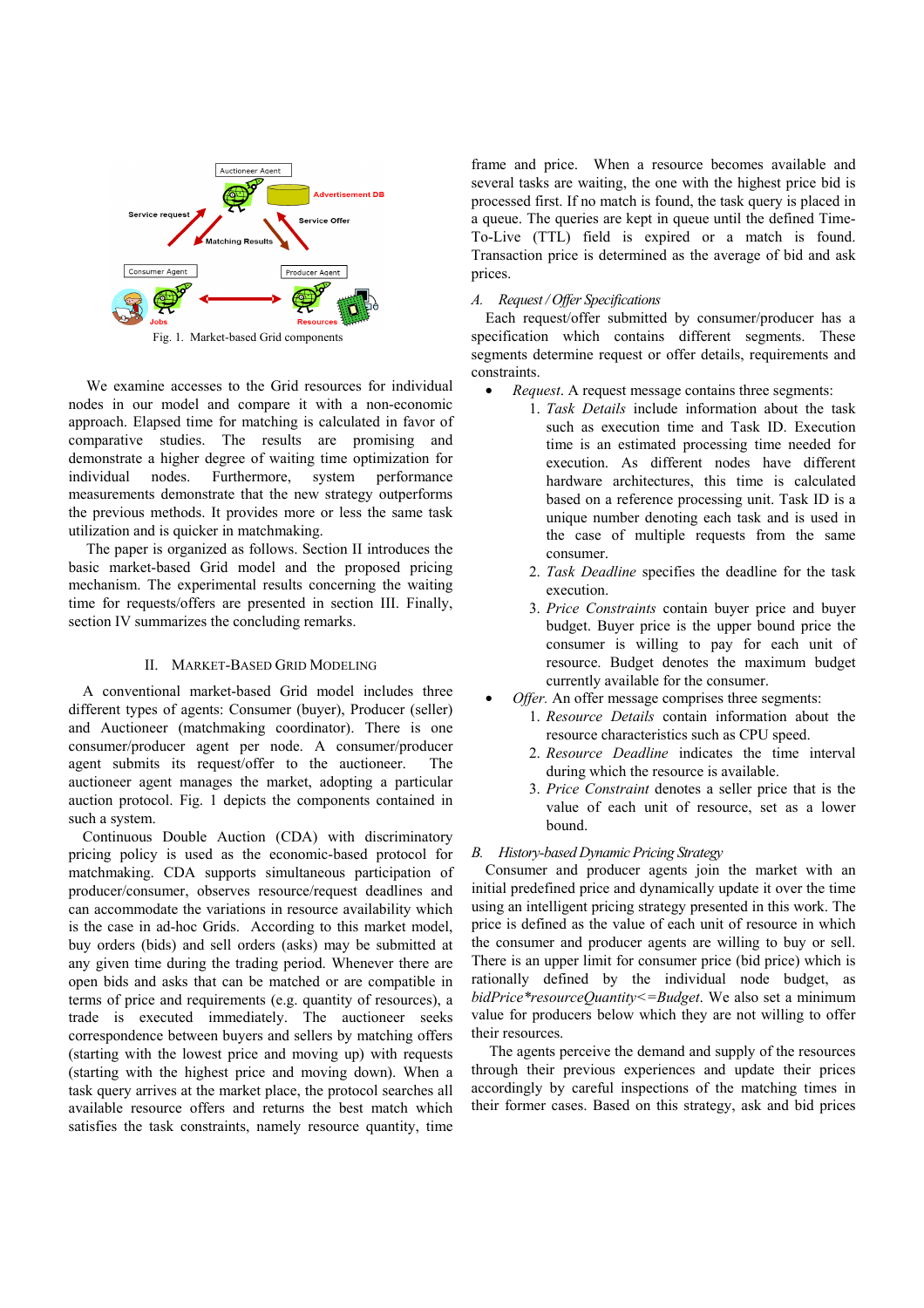are defined respectively for producers and consumers as following:

and

and

$$
p_a(t) = \max\{p_{\min}, p_a(t-1) + \Delta p_a\} \tag{1}
$$

$$
p_b(t) = \min\{p_{\text{max}}, p_b(t-1) + \Delta p_b\} \tag{2}
$$

Where  $p(t)$  is the new price and  $p(t-1)$  denotes the previous price.  $p_{min}$  is the minimum acceptable value for producers and  $p_{max}$  is the maximum affordable price for consumers, which is defined as:

$$
p_{max} = Budget / resourceQuantity \qquad (3)
$$

*resourceQuantity* is the quantity of the needed resource. For example, it can refer to *job execution time* when CPU time is considered as the resource. ∆*p* indicates whether or not the price is increasing. ∆*p* for seller and buyer is defined based on the previous history of resource/task utilizations and timings at the corresponding seller or buyer.

$$
\Delta p_a = (u_r(t) - u_{thR}) \cdot \alpha \cdot p_a(t-1) \tag{4}
$$

$$
\Delta p_b = (u_{thT} - u_t(t)) * \beta * p_b(t-1)
$$
 (5)

 $\alpha$  and  $\beta$  indicate the factors corresponding to the rates at which the prices are increased or decreased.  $u_{\text{thT}}$  and  $u_{\text{thR}}$  are threshold values denoting the lower bound for task/resource utilizations. In other words,  $u_{thr}$  and  $u_{thr}$  can be considered as satisfaction thresholds for agents. Low values for these parameters imply that the agent is satisfied with a low usage of its resources or a low completion rate of its tasks. High values, on the contrary, denote more demanding expectations of the agents. The resource and task utilizations,  $u_r(t)$  and  $u_t(t)$ , define respectively the level of previous utilizations of producer and consumer from the Grid market. They are computed locally by each agent considering the time spans of previous matchmakings in the history of each node. To make the utilization factor even more logical, we weigh the matchmakings made quickly (with small or no delay time after the request is posted) compared to the prolonged ones due to the current parameter specifications. The utilization formula is as follows.

$$
u(t) = \sum_{i=t_1}^{t_2} x(i) * \frac{t_{TTL}(i)}{t_{match}(i)} / \sum_{i=t_1}^{t_2} \frac{t_{TTL}(i)}{t_{unit}(i)}
$$
(6)

*x(i)* denotes one instance of request/offer within the time interval  $[t_1...t_2]$ . It has either the value of '1' for a matched request/offer or '0' for unmatched one.  $[t_1...t_2]$  is considered as the time interval during which *n* efforts have been made by the agent to buy or sell resources. In fact, *n* defines the number of former experiences considered for utilization estimate in the pricing strategy. This value can be dynamically set by the user to indicate the capacity of the matchmaking history memory. In our experiments, *n* is considered to be 10.  $t_{TTL}$  indicates the Time-To-Live field for each offer of the seller agent or the required deadline set by the buyer agent for a resource request.

*tunit* refers to one unit of time in a particular resource request. The agreement between matched ask-bid pair is made at a *transaction price* which is defined as:

$$
p = k * p_a + (1 - k) * p_b \tag{7}
$$

where  $p_a$  and  $p_b$  are prices offered by the seller and buyer respectively. This is the common definition of k-double auction pricing rule [12]. For a fair trade, we have assumed  $k =$ 0.5, however the user is free to set this value according to individual requirements and preferences.

#### III. EXPERIMENTAL RESULTS

To perform our experiments, we set up a Grid like environment based on a LAN in which our application test-bed is developed using J2EE and Enterprise Java Beans. JBoss application server is used to implement the auctioneer. The network consists of three types of agents. Consumers have certain tasks to perform for which they demand resources and producers have idle resources to offer, and auctioneer takes care of the matching process.

CPU time is considered as the resource in our system. For simplicity, we ignore allocation requirements and assume that tasks need CPU time only for execution. Whenever a consumer needs CPU time for performing a task, it sends a request to the auctioneer and similarly a producer announces its idle CPU time by sending an offer. The simulations are performed in an environment with 60 nodes. Each node is assigned a specific budget when joining the Grid. Each node creates a number of requests or offers during the simulation process. There are two user centric requirements which should be fulfilled by the system, namely deadline and budget.

We compare our method with a non-economic First-Come First-Served (FCFS) approach under similar conditions. It should be noted that in FCFS, no pricing constraint is defined and resources are allocated based on the resource quantity and deadline constraint. We conduct the experiments in a condition where resources are scarce and the number of generated tasks exceeds the available resources. This condition has been chosen in order to investigate the waiting time behavior when resources are scarce, which resembles a critical situation for Grid users.

Matching time analysis for each request/offer provides a valuable criterion for performance measurement. Using our proposed method, the time span between a request/offer issue and a corresponding match, is expected to be minimized, which results in quicker matchmaking. In this respect, the available resources in the Grid are not wasted and the throughput of the system is increased. Besides, the demanding nodes are not kept blocked with long delays in request satisfaction. Figure 2 depicts the elapsed waiting time for consumers after submitting a request till a match is found. The graph demonstrates the cases for FCFS and CDA. As inferred from the figure, the waiting time in CDA approach is quite